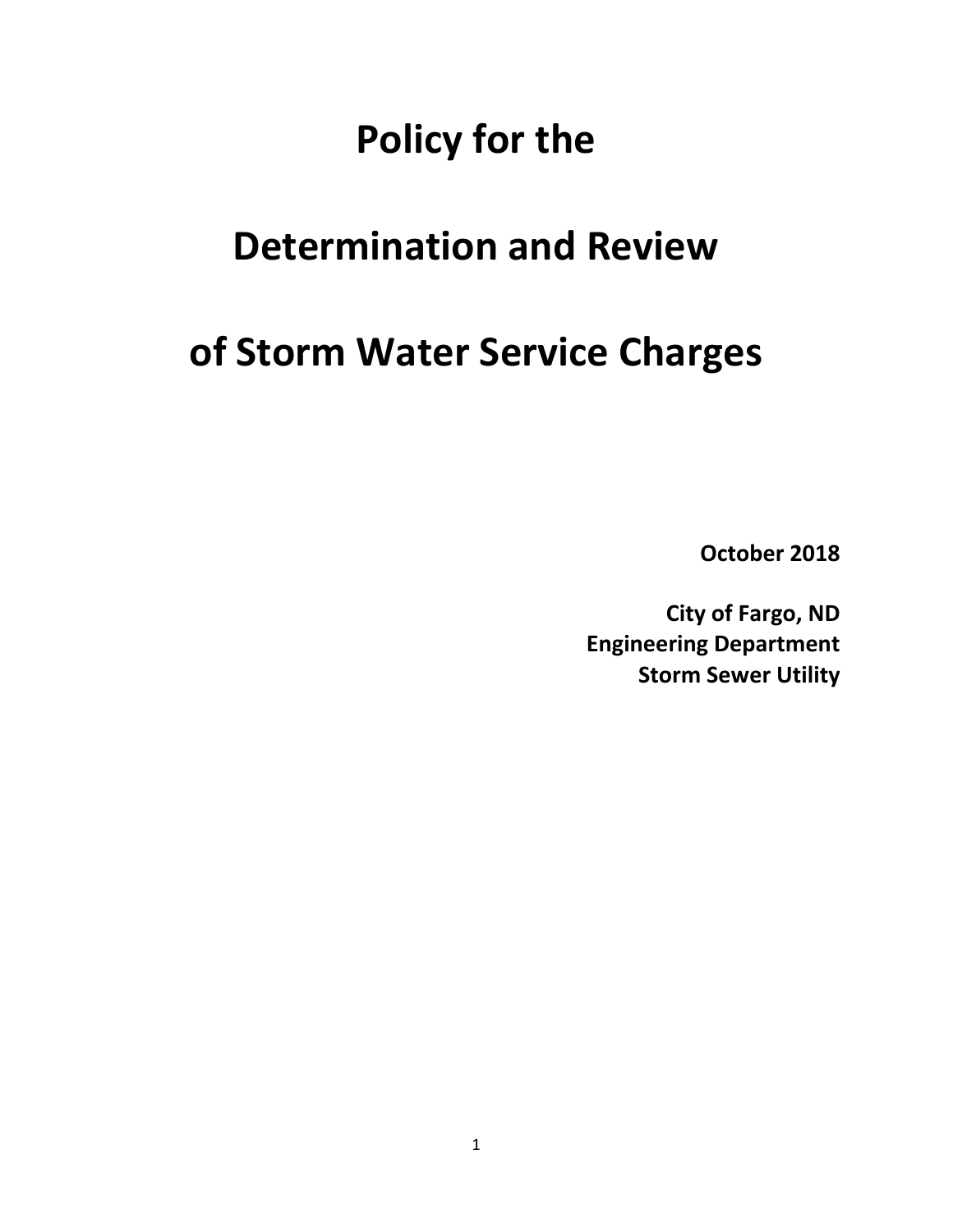## **Introduction and Statement of Purpose**

The City of Fargo has adopted an ordinance establishing a Storm Water Service Charge for paying a portion of the cost of construction, reconstruction, repair, enlargement, and improvements necessitated for the maintenance, operation, and use of the storm sewer system. The storm sewer system includes all facilities pertaining to the management of storm water discharged from all property, including but not limited to natural or manmade drainage ways, ponds, detention basins, pump stations, flood preventative measures, catch basins, storm sewer pipe, curb and gutters.

The Storm Water Service Charge shall be based on a parcel's anticipated contribution of storm water runoff to the storm sewer system, which is a function of the parcel's size and impervious surface area. Typically, more intensely developed land uses have a higher percentage of impervious surfaces (i.e. a surface which water can't or will minimally penetrate such as rooftops, pavement, or hard packed gravel surfaces) and contribute a greater volume of storm water to the storm sewer system. Similarly, a large parcel would contribute more runoff than a smaller parcel with similar development characteristics or impervious area.

Under the charging system established in City ordinance and outlined in this policy statement, a parcel that contributes a higher peak storm water runoff rate and volume based on size and impervious surface area will pay a higher Storm Sewer System Charge; as a result, charges allocated under this methodology will better reflect a parcel's fair share of the costs of operating and maintaining the storm sewer system. It is not feasible to inspect every parcel in the City of Fargo to determine its individual hydrological response to storm water. Therefore, to implement this Storm Water Service Charge policy, parcels will be charged based on their land use (Single-Family or Non-Single Family) and a calculation of their land surface area and impervious surface percentage taken from aerial photography and incorporated into the cities Geographical Information System (GIS). Thus, two parcels of the same size and same level of impervious surface with different land uses would pay an equal share of the costs of the storm sewer system.

The City has recognized that assigning costs and making charges based upon size and amount of impervious surfaces is now available thru the use of Light Imaging Detection and Ranging (LIDAR) aerial imagery and GIS technology. However, due to land subdividing, or re-platting, parcel sizes may change over time and improvements to properties may increase or decrease impervious areas after the City has completed the most recent LIDAR data collection (which is proposed to occur on a three year cycle). In these cases, this policy will allow changes to be made to a parcel billing to provide the most accurate up to date data and the respective computations of charges.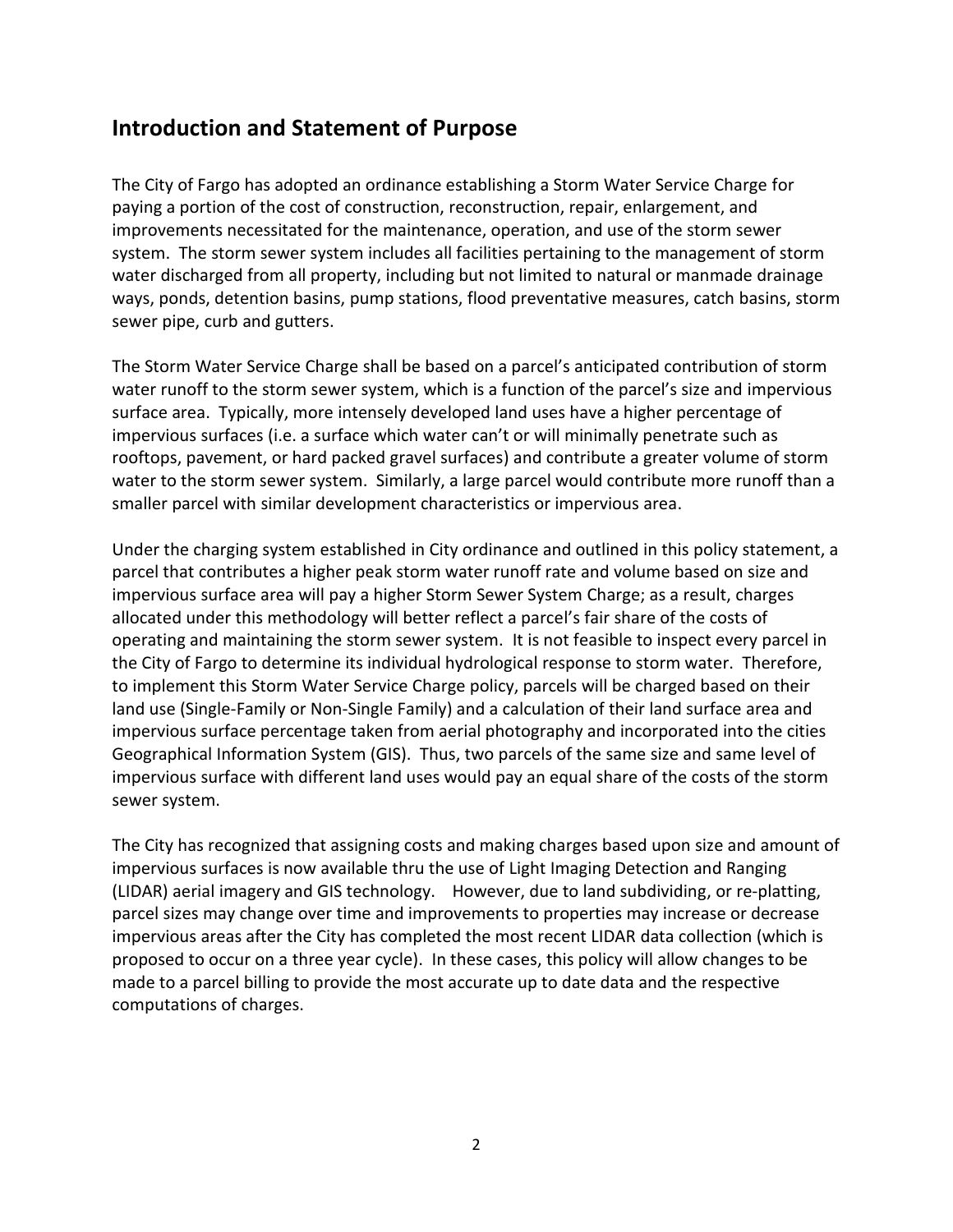# **Determination of the Storm Water Service Charge**

As Fargo continues to grow, more of our City, which used to be open fields, wooded areas, and agricultural sites, is now covered by homes, businesses, roads, and parking lots. Those areas with largely unimproved drainage conditions, at one time soaked up water from rains and snowmelt. As these areas are annexed into the City and improved, they now force storm water to find a natural or manmade drainage ways, ponds, detention basins, pump stations, flood preventative measures, catch basins, storm sewer pipe, curb and gutters maintained by the City Storm Water Utility. Improvements to the drainage of vacant annexed lands and increases in impervious areas from development pose greater challenges to storm water quality, runoff control, storm water maintenance, and floodplain management. The funding provided to address these challenges is largely provided by the City's Storm Water Utility.

The board of city commissioners of the City of Fargo shall periodically adopt a revised Storm Water Service Charge based on the anticipated expense to construct, operate, and maintain the storm sewer system. The Service Charge may be revised or amended by resolution.

The Storm Water Service Charge is based on land use (i.e. single family residential or non-single family use) and the amount of total and impervious surface area on each property within the Fargo city limits. All single-family residential homes within the City limits of Fargo pay a minimum service charge set by resolution of the Fargo City Commission. Non-Single Family properties are charged based upon a formula with inputs of the total area of the property and the total impervious area on the property. Details of the residential and non-residential charge and billing are listed as follows:

### **Developed Single-family Residential Properties Billing:**

The Storm Water Service Charge Ordinance establishes a storm water drainage system service charge. Based on a comprehensive review of the City's total parcel data, singlefamily residential properties are most often of similar size and impervious surface area. For this reason, the City of Fargo will administer through this policy a common residential minimum monthly Storm Water Service Charge for developed single-family residential properties. The minimum service charge will be added to the utility bill for single-family properties already receiving water, sanitary, or solid waste services. The charge will be collected at the parcel level of a development, which may require the parent parcel, or master utility bill, to split out the charge to tenants in the instance of common utility service circumstances for duplex, townhome, condo, or other multiple single-family unit development circumstances with common utility billing arrangements. A separate Storm Water Service Charge bill is created for properties not currently receiving a bill for other City services.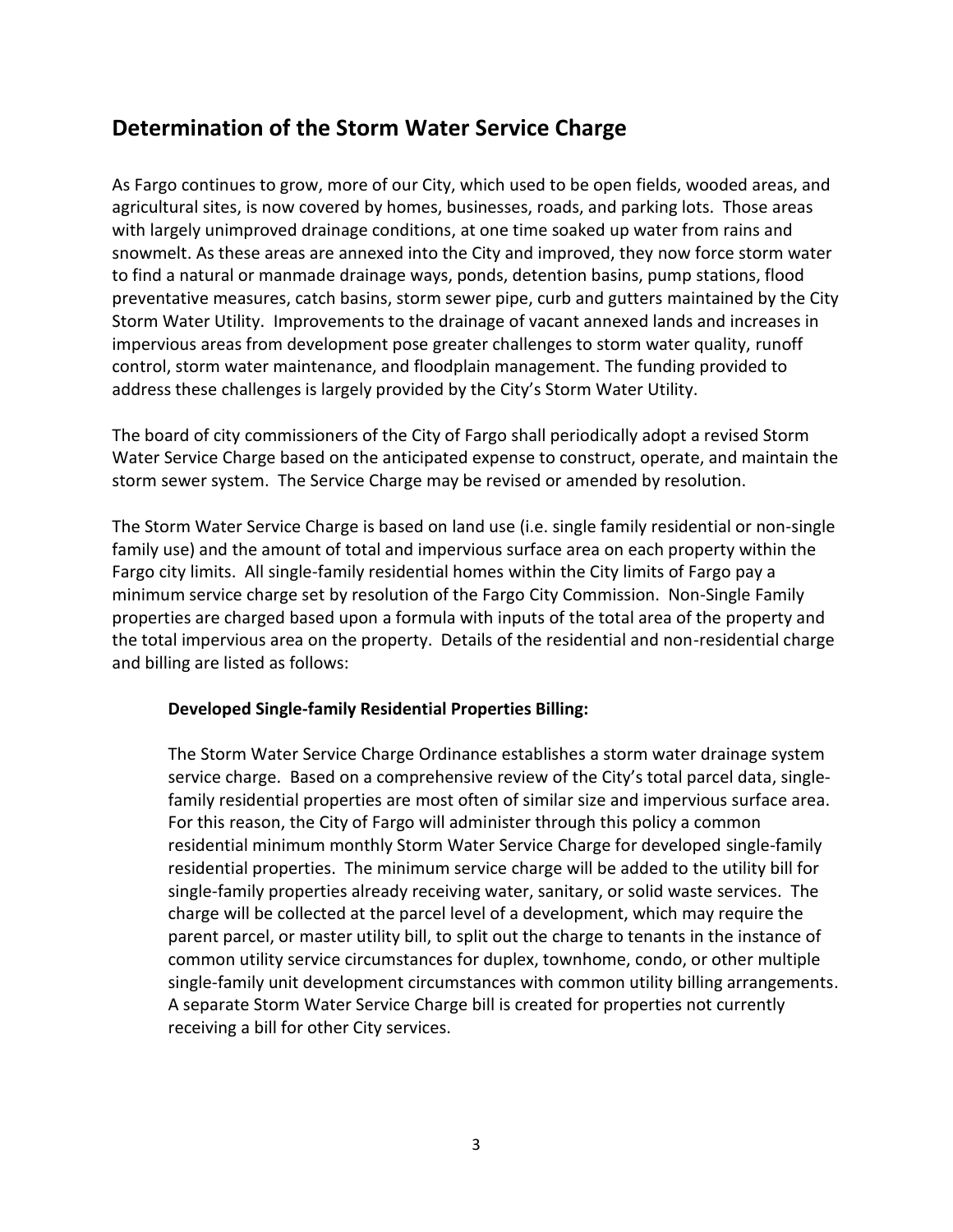#### **Undeveloped Single-family Residential Properties Billing:**

In the case of single family parcels that has been created through recent rezoning or subdivision activity, the proposed single-family minimum service charge will not be applicable until other utility services are requested for the property. The newly subdivided parcels will be assigned a new utility account for Storm Water Utility service only. These new parcels will continue to be charged as they would have been under previous zoning or development circumstances and the total fee prior to subdividing will be proportioned based on the area of the new parcels created.

#### **Non-single Family Residential Properties Billing:**

Multi-family housing, apartments, businesses, retail, commercial and industrial properties are examples of non-single family residential properties. As stated previously, these properties have been evaluated to determine the actual amount of total and impervious surface on the property. Aerial photography maps were used for impervious area determinations, with site investigations performed where necessary. All Non-single family properties will be charged either a monthly minimum or a calculated Storm Water Service Charge, to be determined by resolution. Larger or more intensely developed parcels will be charged based on the Storm Water Service Charge formula as included to the most recent rate resolution approved by the Fargo City Commission and as amended from time to time. Non-single Family parcels with a fee calculation from the Storm Water Service Charge formula that does not exceed the adopted minimum in the rate resolution shall be charged the adopted minimum. The charge will be collected at the parcel level of a development, which may require the parent parcel, or master utility bill, to split out the charge to tenants in the instance of common utility service circumstances for condo or other multiple unit/tenant developments with common utility billing arrangements. In certain instances where no other utility service is being provided to a parcel, a separate bill may be required for Storm Water Utility service only.

#### **Modifications to Non-single Family Residential Properties:**

In the case of non-single family parcels that have been modified through recent rezoning, subdivision, or development activity, the proposed minimum service charge will not be applicable until other utility services are requested for the property or until revised site plan data is submitted to the City for review. The newly subdivided parcels will be assigned a new utility account for Storm Water Utility service only. These new parcels will continue to be charged as they were under previous zoning or development circumstances and the total fee prior to subdividing will proportioned based on the area of the new parcels created.

The issuance of any building permit or other action, which changes or intensifies an existing land use, shall be cause for an adjustment of the Storm Water Service Charges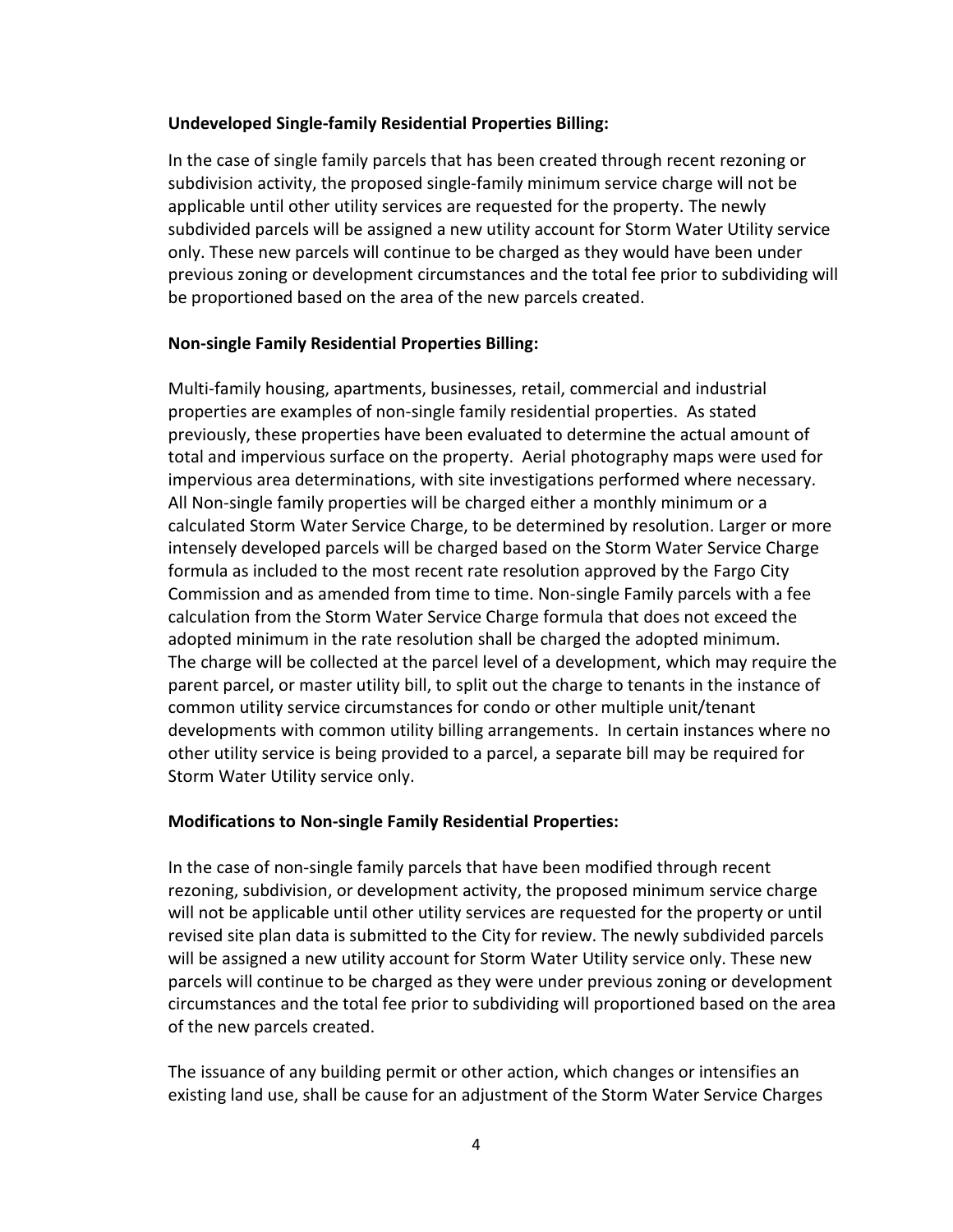to an appropriate level. Upon receipt of site plans that include revisions to a parcels impervious surface characteristics, the City will make determinations for revisions to a parcels Storm Water Service Charge including determinations regarding whether the parcel is subject to the minimum or calculated service charge for larger or more intensely developed parcels. The Storm Water Service Charge is also subject to further revisions after the collection of updated aerial imagery data as noted prior in this Policy.

**Figure 1** below outlines the protocol to be used by the City of Fargo in making determinations for a parcel's specific Storm Water Service Charge.



FIGURE 1: Billing Database Management Protocol - Parcel Billing Lifecycle

# **Request for Adjustment of Non-Residential Storm Water Service Charge**

The City Engineer or designee may verify and adjust the parcel's Storm Water Service Charge to an appropriate level in accordance with the following guidelines. A parcel's Storm Water Service Charge shall be subject to increases as well as decreases by this procedure and by action of the City Commission.

To receive the non-residential Storm Water Service Charge Adjustment, the owner of the parcel that wishes to apply for the adjustment must submit an application in the form of a cover letter requesting the adjustment. In certain instances and depending upon the complexity of the adjustment, the request may be required to be accompanied by a stamped and signed analysis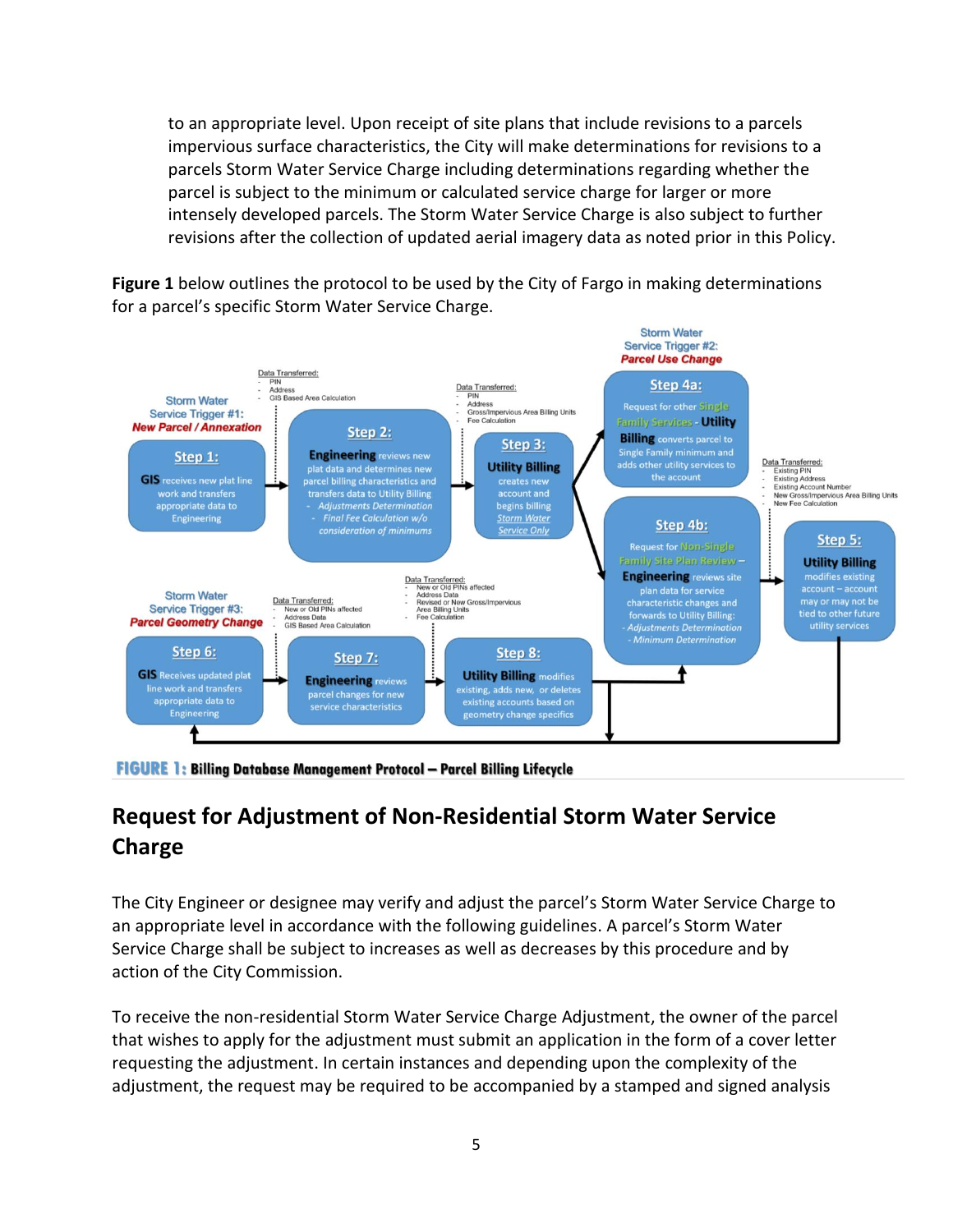conducted by a Professional Engineer or Land Surveyor in the State of North Dakota describing the adjustment being requested.

## **Request for Adjustment based on Parcel Size or Impervious Percentage:**

Any non-residential parcel that disputes the total site area or impervious surface utilized in the calculation of their respective Storm Water Service Charge may request an adjustment to their charge by submitting appropriate application materials. The City Engineering Department will perform an initial review of the parcels drainage characteristics in order to make a determination on the merits of an adjustment. In certain instances, and depending upon the complexity of the request, further information such as site survey or site map prepared and certified to by a ND Registered Land Surveyor may be required.

## **Request for Adjustment for On-site Structural Drainage Controls Exceeding City Standards:**

Property owners who reduce their service needs from the City storm water system by installing structural storm water management measures can receive a reduction in their Storm Water Service Charge. All adjustments are determined on a case-by-case basis through the City Engineer's office. These storm water charge adjustments are applicable if a property owner takes measures to reduce the storm water flow rate (cfs), or volume (ac-ft) from his or her property to the City storm water system that exceeds the current City minimum requirements for managing storm water discharges. A monthly storm water charge may be reduced by:

- a) Up to ten (10) percent for reduction in flow rate. Incremental one (1) percent reduction for every ten (10) percent reduction in storm water flow from the site, above and beyond the maximum set forth in the storm water management manual.
- b) Up to fifteen (15) percent for increased storage. Incremental one (1) percent for every three (3) percent increase in storm water storage on-site, beyond the minimum set forth in the storm water management manual. (standard pond design shall include two feet of free board)
- c) The rate reduction may be calculated using a combination of reductions in flow or increased storage, but the storm water monthly charge may not be reduced overall by more than twenty five (25) percent.
- d) Minimum five (5) percent reduction required to have a measurable impact to the reductions prior to a rate modification.

To permit for an accurate assessment of any on-site drainage controls, the request for review must include, but is not limited to:

- 1. A site plan showing locations of all buildings and other development contained within the parcel.
- 2. The total parcel area and area of impervious surfaces shall be shown.